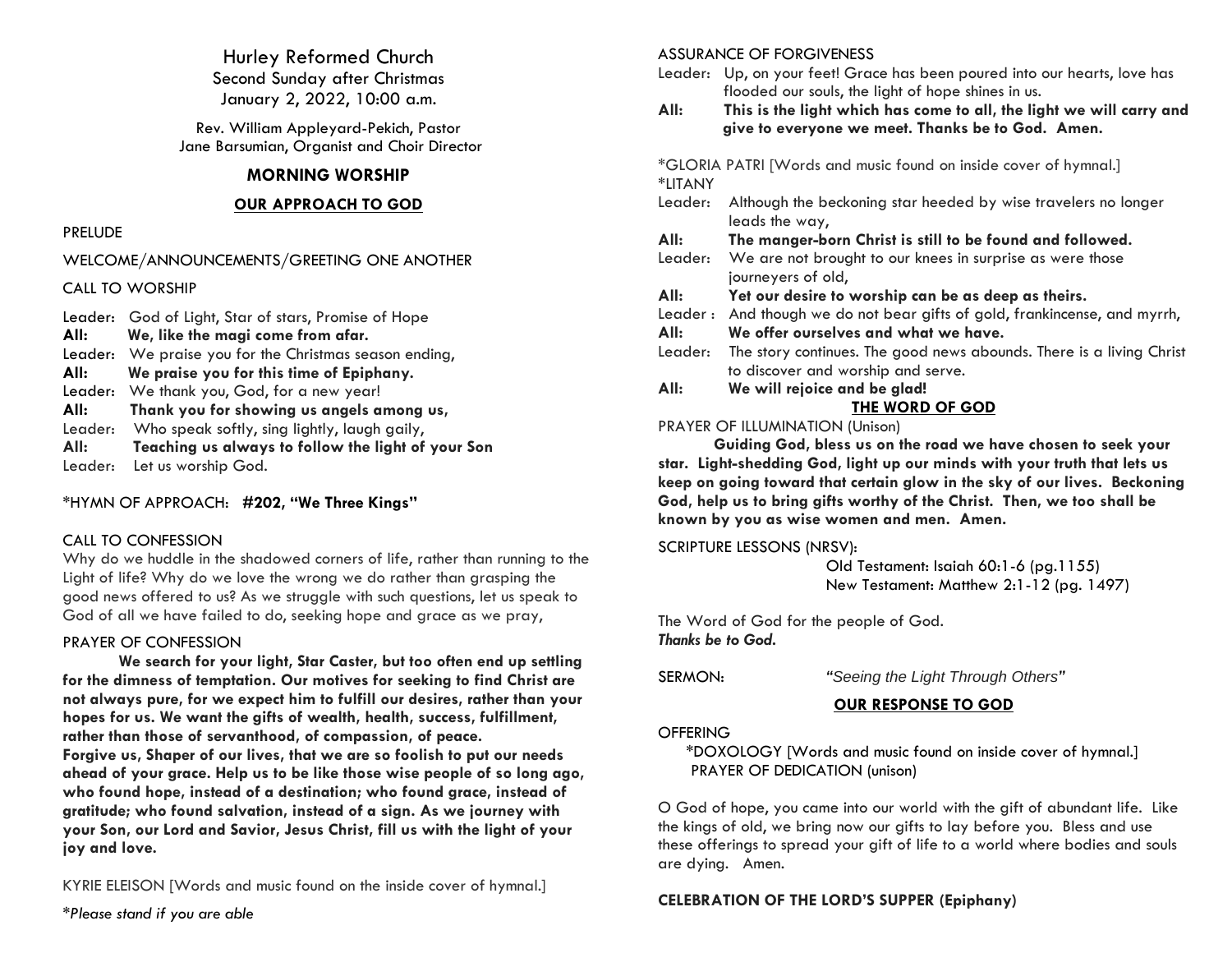#### **THE INVITATION**

Friends, this is the joyful feast of the people of God. **Women and men will come from east and west, from north and south, to sit at the table in the kingdom of God.**

#### **THE THANKSGIVING**

People of Advent: the Lord be with you! **And also with you!** People of Christmas, lift up your hearts. **We lift our hearts overwhelmed with grace to the One who was born for us.**

People of the Star, offer your songs of joy and thanksgiving to God. **We will sing our praises to the One who has revealed glory and hope in the Babe of Bethlehem.**

GREAT PRAYER OF THANKSGIVING THE WORDS OF INSTITUTION THE SERVING OF THE SUPPER

#### THE UNISON PRAYER

**Gracious God, you have sent Christ to be Light for the world; in him you revealed your glory to the nations. You sent a star to guide seekers of wisdom to his side, that they might worship the Christ in humility and in hope. In this meal, you have fed us with the bread of life. May your bread so enrich us and fill us with your grace, that we might also become a light to others as we seek to live in the name and for the sake of your Son, who taught us to pray, saying,**

**Our Father, who art in heaven, hallowed be thy name. Thy kingdom come; thy will be done on earth as it is in heaven. Give us this day our daily bread, and forgive us our debts as we forgive our debtors. And lead us not into temptation, but deliver us from evil. For thine is the kingdom, and the power, and the glory forever.**

\*HYMN OF CONSECRATION**: #200, "As with Gladness Men of Old"**

\*BENEDICTION and CHARGE (Responsive) Go forth in the light of God's star. **We will go forth and let the star guide us.** Go forth committed to a journey of faith and courage. **We will share with others the journey of life.** Go forth to give the precious gift of your life to Christ. **We will praise God, for the gift we have received is beyond measure – Jesus the Christ.**

# **Announcements- January 2, 2022**

**Thank you,** Rev. Ruth Kent, for leading us in worship today.

Today's Litany, Prayer for Illumination, and Benediction are adapted from *Touch Holiness: Resources for Worship*. Ruth C. Duck, Maren C. Tirabassi, Eds. United Church Press. 1990. Today's confession cycle and the opening of the Great Thanksgiving prayer are from Thom Shuman <http://lectionaryliturgies.blogspot.com/>

**Come and Join the new Sit to Stand Class!** Monday's at 1pm \$15/class, contact Ruth Beyl (845 688 2516) with any questions.

**Prayer Squares**-Prayer squares are available in a basket in the Narthex. Please take one if you know of someone in need of prayer. You may also carry one in your pocket as a reminder to pray for someone, you think needs prayer. The knitter has pray fully knitted it for you.

**We are looking for** volunteers to help some of our members who aren't able to drive anymore get to worship. If you are willing to assist, not every week but on occasion, please let Rev Bill know**.**

\*POSTLUDE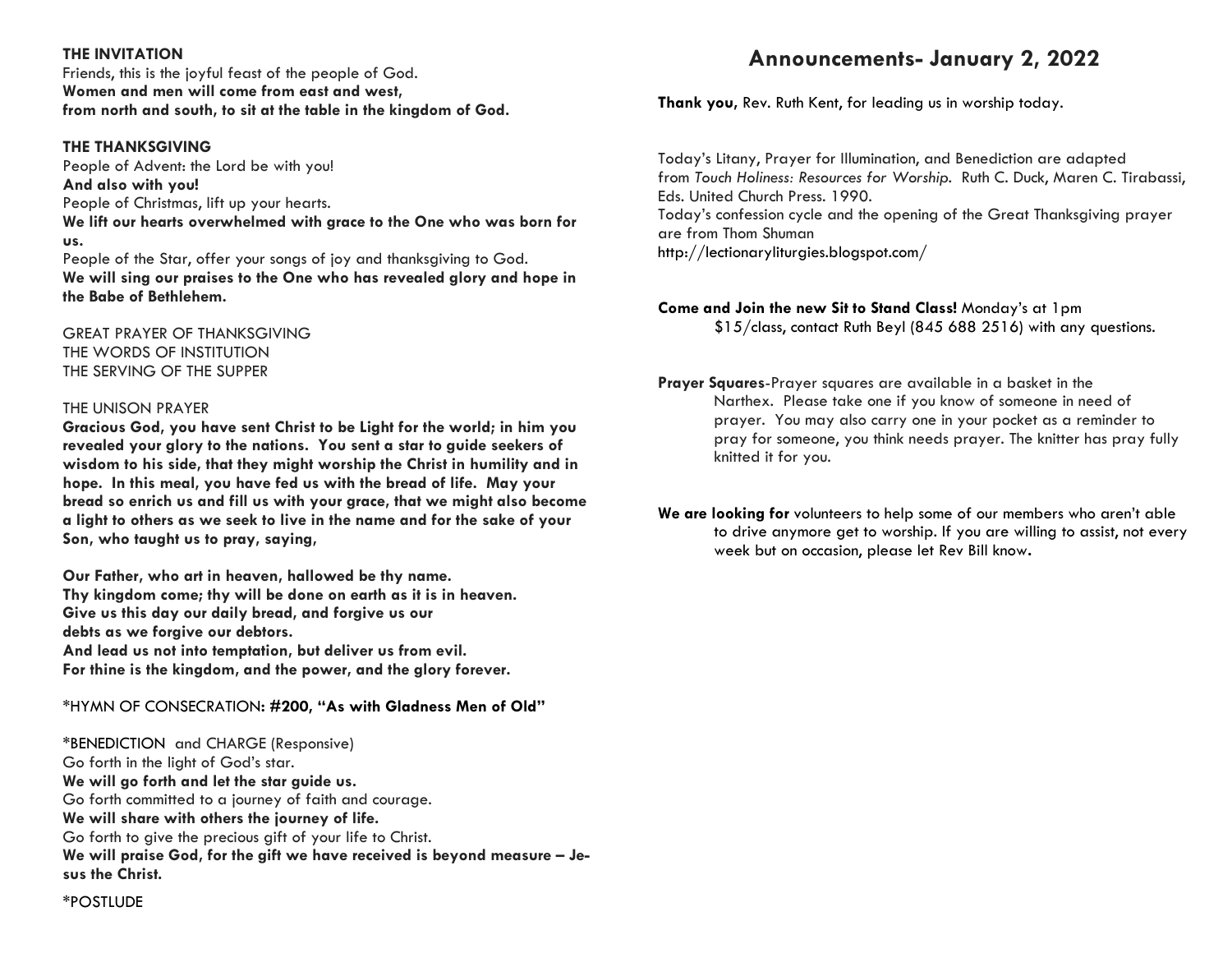#### **Welcome to Hurley Reformed Church!**

With joy we welcome your presence among us today. Let the words of the psalmist set the tone of our worship: "Sing praises to the LORD, O you faithful ones, and give thanks to his holy name--joy comes with the morning" (Psalm 30:4-5 NSRV)

**In Person and Zoom Worship** happens at 10am!

**Ushers assisting in the service** are Glenn Decker and Bill Baldinger.

**Please join us** in Schadewald Hall after worship for refreshments! Thank you to The Kent Family for providing them this week!

**Mission of the month-** Angel Food East

**Reach out to those who need your support in their day to day needs:**  Judy Bell (Terry Gaffken's mom) needs prayers; Shirley Ruth is in Golden Hill; Bev Roosa is at the Terraces at Brookmeade; Fred Horvers is at TenBroeck; Lori Pinkham is in Wingate at Ulster; Anthony DiPietro (son of MaryAnn DiPietro); Marie Dressel; Muriel Ferraro is in Ivy Lodge.

**Audio recordings** of the weekly sermon are available on our website, HurleyReformedChurch.org.

#### **Hurley Reformed Church**

11 Main Street, PO Box 328, Hurley NY 12443 845-331-4121 www.HurleyReformedChurch.org

**Staff**

Rev. William Appleyard-Pekich Tara Lockart- Church Secretary pastor@HurleyReformedChurch.org admin@HurleyReformedChurch.org

Organist/Choir Director – Treasurer – Arlene Cotich Jane Barsumian, M.Ed.

#### **Consistory 2022**

Dennis Croswell Allan Dumas Christopher Decker, *Information Technology* Lee Gable Glenn Decker, *Finance* Jeanne Quenzer Lisa Longto David Kent, *Worship* Linda Moon Dino Sumerano Bill Baldinger Robert Kindt

**Elders Deacons**

Hours: T,W,TH,F, 9-2

Rev. Charles E. Stickley, *Pastor Emeritus*

**Stickley Gardens Columbarium . . .** A sacred place of beauty and contemplation. (*Located on the south lawn of the church.)* The lone candle on the chancel is our Peace Candle. It represents this church's support for the men and women in military service, and our prayer that one day we will live in a world where their sacrifice is no longer needed.



# Hurley Reformed Church Hurley, New York

The Rev. William Appleyard-Pekich Minister of Word and Sacrament

#### *Welcome*

*May the doors of this church be wide enough to receive all who need human love and fellowship, and a Father's care; and narrow enough to shut out all envy and hate.*

*Enter to Worship Depart to Serve*